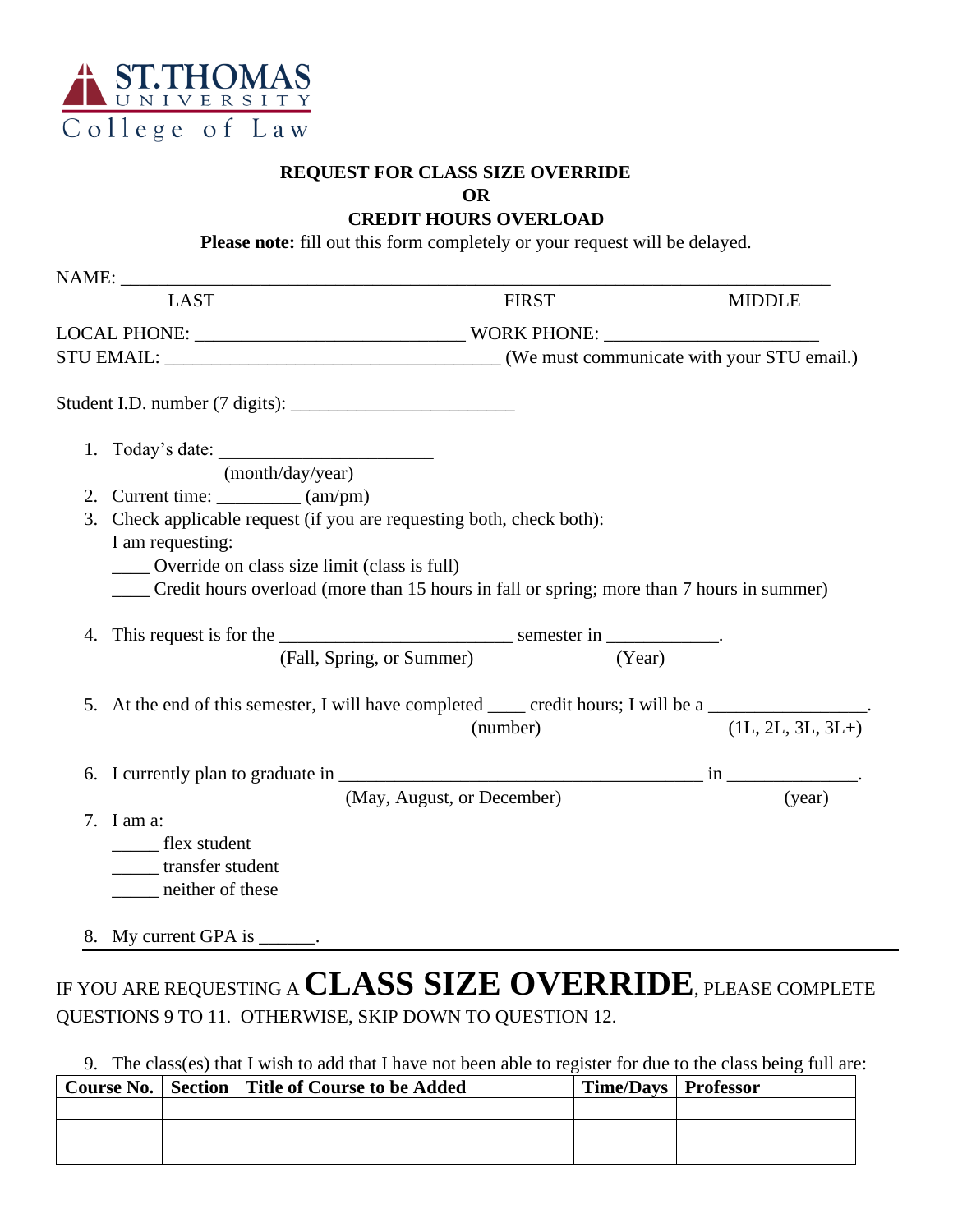10. Explain, for each course you wish to add, the reason you want or need to add the course this semester.

11. If I am allowed to add the course(s) listed in Question 9, then the course(s) I would drop are as

follows: (Note: If your override request is granted, you must drop enough credits that your credit hours for the semester do not exceed 15 (7 in summer). If your credit hours will exceed 15 (7 in summer), please go on to fill out the Credit Hours Overload section in Question 12-13 below.)

| Course No.                                                                    |  | Section   Title of Course to be Dropped                                                            | <b>Time/Days</b> | <b>Professor</b>             |
|-------------------------------------------------------------------------------|--|----------------------------------------------------------------------------------------------------|------------------|------------------------------|
|                                                                               |  |                                                                                                    |                  |                              |
|                                                                               |  |                                                                                                    |                  |                              |
|                                                                               |  |                                                                                                    |                  |                              |
|                                                                               |  | You will receive an email from the Registrar within ten (10) days with the status of your request. |                  |                              |
|                                                                               |  |                                                                                                    |                  |                              |
|                                                                               |  |                                                                                                    |                  |                              |
|                                                                               |  |                                                                                                    |                  |                              |
| Associate or Assistant Dean Decision: _________ Approved _______ Not approved |  |                                                                                                    |                  |                              |
|                                                                               |  | Comments, if any:                                                                                  |                  |                              |
|                                                                               |  |                                                                                                    |                  |                              |
|                                                                               |  |                                                                                                    |                  |                              |
|                                                                               |  |                                                                                                    |                  | Date: $\qquad \qquad \qquad$ |
|                                                                               |  |                                                                                                    |                  |                              |

# IF YOU ARE REQUESTING A **CREDIT HOURS OVERLOAD**, COMPLETE QUESTIONS 12-15.

12. I request to be registered for a total of \_\_\_\_\_ credits.

(Note: The normal limits are 15 credit hours in fall and spring and 7 hours in summer. Under ABA rules, no student may ever take more than 18 hours in the fall or spring or 9 hours in the summer.)

13. The courses I have already registered for are:

| <b>Course</b> |  | <b>Section   Title of Course</b> | Time/Days   Professor |  | Number of      |
|---------------|--|----------------------------------|-----------------------|--|----------------|
| No.           |  |                                  |                       |  | <b>Credits</b> |
|               |  |                                  |                       |  |                |
|               |  |                                  |                       |  |                |
|               |  |                                  |                       |  |                |
|               |  |                                  |                       |  |                |
|               |  |                                  |                       |  |                |
|               |  |                                  |                       |  |                |
| <b>TOTAL</b>  |  |                                  |                       |  |                |